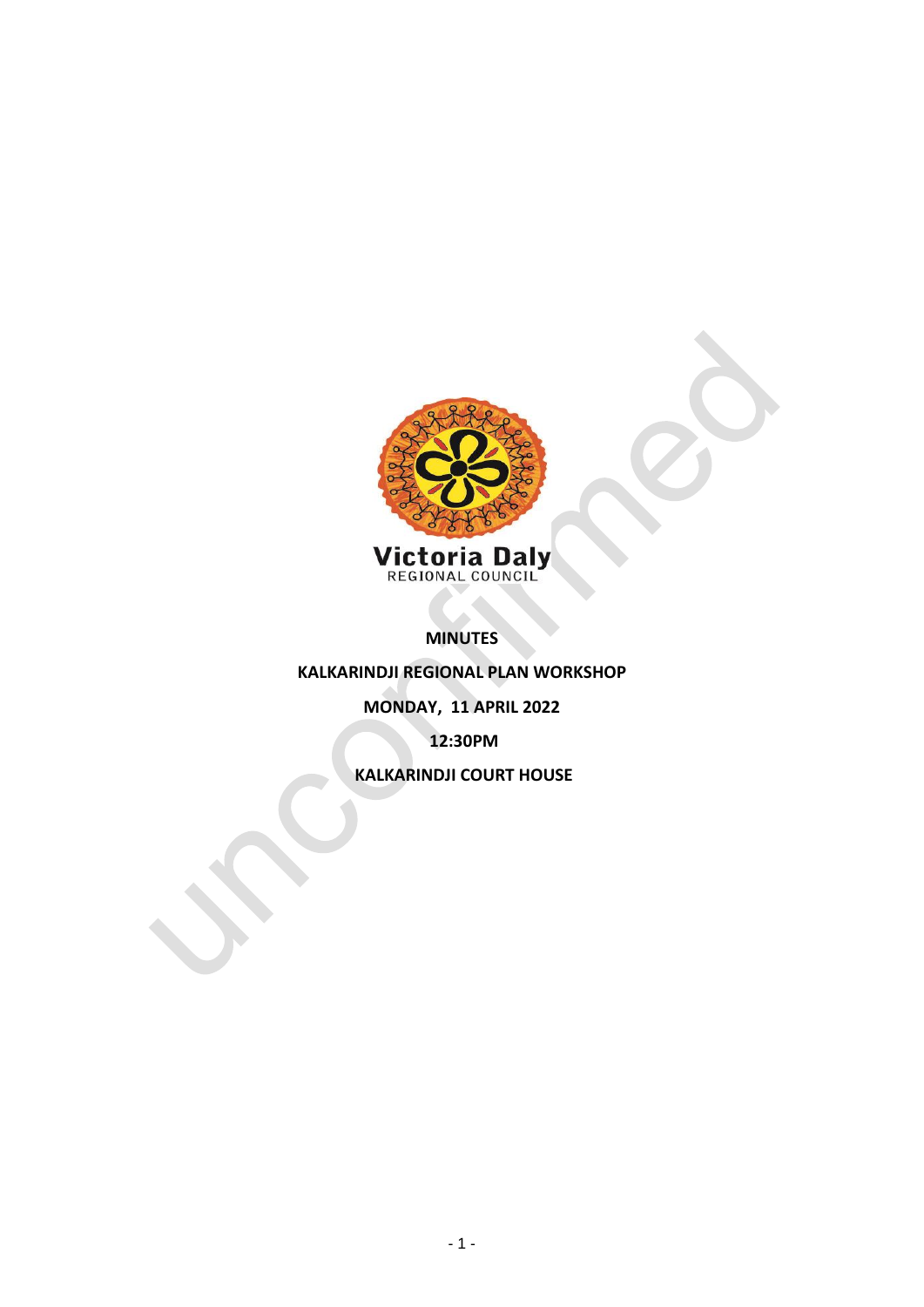

## **VICTORIA DALY REGIONAL COUNCIL DISCLAIMER**

No responsibility is implied or accepted by the Victoria Daly Regional Council for any act, omission or statement or intimation occurring during Council or committee meetings.

The Victoria Daly Regional Council disclaims any liability for any loss whatsoever and howsoever caused arising out of reliance by any person or legal entity on any such act, omission or statement or intimation occurring during Council or committee meetings.

Any person or legal entity who acts or fails to act in reliance upon any statement, act or omission made in a Council or committee meeting does so at that person's or legal entity's own risk.

In particular and without detracting in any way from the broad disclaimer above, in any discussion regarding any planning application or application for a licence, any statement or intimation of approval made by any member or officer of the Victoria Daly Regional Council during the Course of any meeting is not intended to be and is not taken as notice of approval from the Victoria Daly Regional Council.

The Victoria Daly Regional Council advises that anyone who has any application lodged with the Victoria Daly Regional Council shall obtain and should only rely on **WRITTEN CONFIRMATION** of the outcome of the application, and any conditions attaching to the decision made by the Victoria Daly Regional Council in respect of the application.

Russell Anderson **Chief Executive Officer**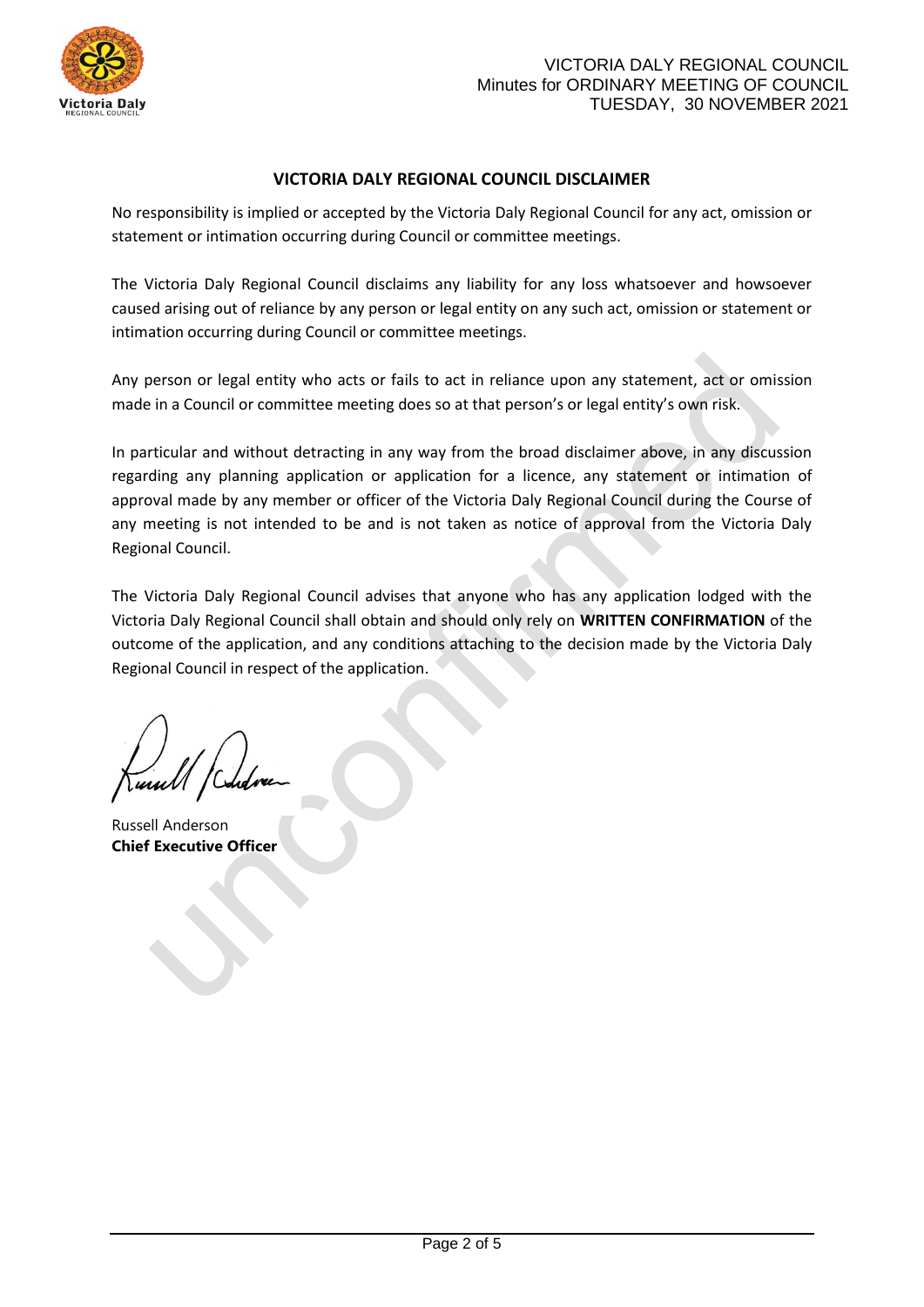

## **MINUTES**

## **KALKARINDJI / DAGURAGU REGIONAL PLAN WORKSHOP**

## **MONDAY, 11 APRIL 2022**

## **12:30PM**

## **KALKARINDJI COURTHOUSE**

### **PERSONS PRESENT**

#### **MEMBERS**

Cr. Georgina Macleod Councillor Anne Saunders **Chairperson** Leah Leaman **Member** Member Simeon Long Member

## **STAFF PRESENT**

Jocelyn Moir **And Albier Albier And Albier And Albier Albier And Albier And Albier And Albier And Albier And A** Rupak Halwai (minute taker) Executive Services Officer

Rob Drew **Council Operations Manager** Michelle Will Manager of Executive Services

### **GUESTS**

Michael George Rob Roy Brenton Hobart

## **APOLOGIES AND LEAVE OF ABSENCE**

Pamela Morris Member Pansy Wardle Member Selma Smiler Member

## **REGIONAL PLAN WORKSHOP**

Facilitated by Executive Services Manager, Michelle Will and Executive Services Officer, Rupak Halwai and A/Director of Council Operations Jocelyn Moir, Victoria Daly Regional Council.

Community needs and ideas were noted on subject titled paper to be taken back to regional office and collated as a draft to be included in the Regional Plan for 2022- 23.

# **Discussions**

Discussions were made as follows:

- Purchased 6 rubbish bins to put in public areas awaiting installation.
- Installed cold water drinking fountains.
- Daguragu roads need funding and engineering for upgrade.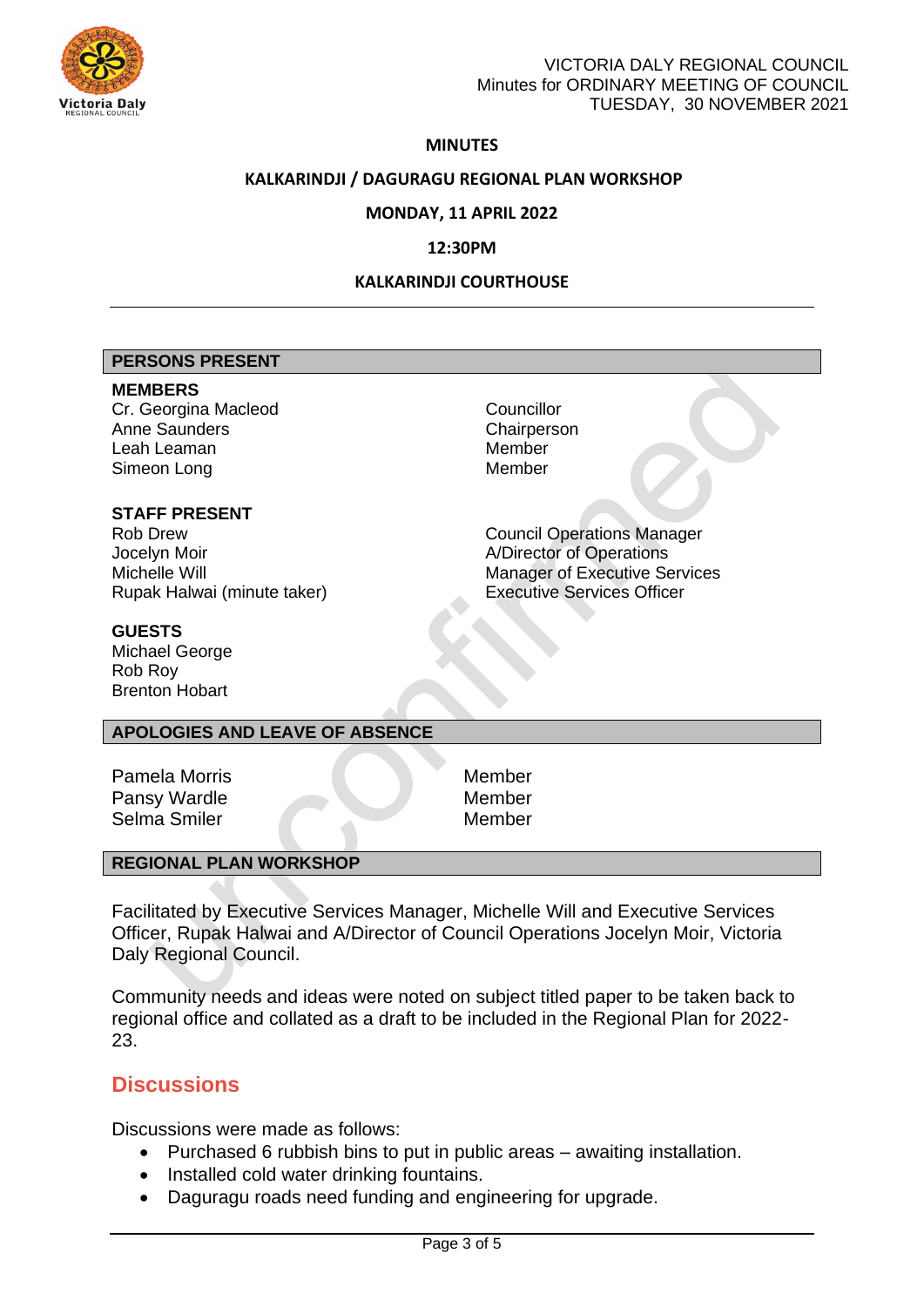

## VICTORIA DALY REGIONAL COUNCIL Minutes for ORDINARY MEETING OF COUNCIL TUESDAY, 30 NOVEMBER 2021

- Led Street lights installed and received good outcome and feedback.
- Funding to receive to upgrade Daguragu Recreation Hall. Work expected to begin.
- Fundings required to upgrade new council office.
- The need and idea to build water park / water fountain for school kids was put forward.
- Daguragu playground has been successful. The need to build fencing and tap water was put forward.
- Roads being worked on Sealing of Buntine Highway and Duncan Road.
- Welcoming visitors signage needs to be installed.
- Upstream river height gauge still on going.
- Gym in Kalkarindji is on going.
- Men shed is on going.
- Funding required for Youth engagement officer.
- Suggested to install nets in courts.

# **Project Priorities 2022-23**

# **Community Activities and Events**

| <b>Short Term</b> | <b>Long Term</b>                        |
|-------------------|-----------------------------------------|
| Water Park        | Community Art Projects (Example Murals) |
|                   | incorporated with Kalkarindji Art Week  |

# **Sustainability recycling and land management**

a.

| <b>Short Term</b>                |  |
|----------------------------------|--|
| Secure site for waste Management |  |
| <b>Recycling Points</b>          |  |

# **Roads and Infrastructure:**

| <b>Short Term</b>                             | <b>Medium Term</b>             | <b>Long Term</b>                        | <b>Advocacy</b>                                            |
|-----------------------------------------------|--------------------------------|-----------------------------------------|------------------------------------------------------------|
| Cold water drinking<br>fountains(Kalkarindji) | Daguragu Roads<br>Upgrade      | Business Hub /<br><b>Community Hall</b> | <b>Advocacy Buntine</b><br>Highway                         |
| Daguragu Rec Hall                             | Fencing Daguragu<br>playground | <b>Rectangular Sports</b><br>Field      | <b>Advocacy Upstream</b><br><b>River Guage</b>             |
| Shade, trees and<br>seats (Arts Centre)       | Daguragu Bus Shelter           |                                         | Advocate Regular<br><b>Bus Service Kalk to</b><br>Daguragu |
| All Road Signage                              |                                |                                         | Advocate 2 x Rest<br><b>Stops</b>                          |
|                                               |                                |                                         | <b>Toilets and Water</b><br>Tank(between TS +<br>HW)       |